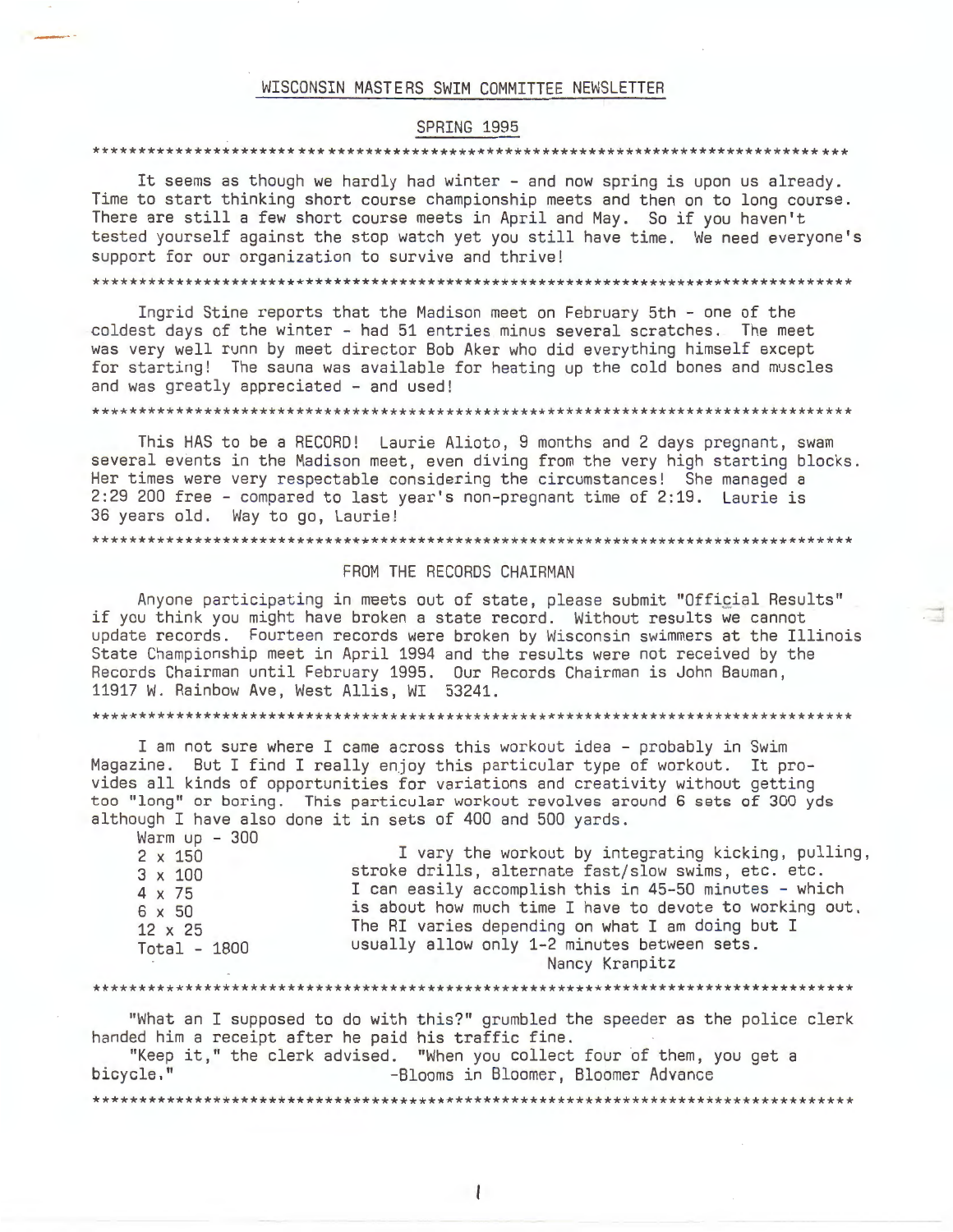Some Interesting Facts About the Human Body (from Shark Snooze)

If you are an average person you have about 6 quarts of blood running through your body right now.

If you've got a normal head of hair you have about 100,000 hairs on it. But if you're a redhead you've probably got only about 90,000. For some reason redheads have less hair. Blonds, on the other hand, have more hair on their heads.

Your brain weighs about 3 pounds. It contains 14 billion cells.

A human hair grows at an average of 8 inches a year.

At birth an infant has 350 bones. As the child grows many bones fuse with other bones so that by the time the child is grown his or her body contains 206 bones.

Your heart will probably beat 36 million times this year.

Your eye measures about an inch in diameter. It weighs about 1/4 of an ounce. The norman adult has 656 muscles. 42% of an average male's body weight is muscle. An average female's body weight is 38% muscle.

The body part that grows least is the eye.

The average adult gets 7 1/2 hours of sleep every night. As we age, we need less sleep - until we hit our 60's, when the need starts to increase again.

# 1993 USMS CONVENTION WORKOUT

COACHES: Todd Samland/John Zell Warm up:  $200 \text{ swim} + 200 \text{ kick} + 200 \text{ stroke}$ Then...Swim 8/6 x 100 @ 1:30/1:40/1:50/2:00/2:10/2:20 Drill Set: 10/8/6 x 50 @ 1:00/1:15/1:30 25 scull drill + 25 swim (free) On stomach: hands press out and squeeze in past the waist; focus on stroke length - kicking permitted. Main Set: 8/6/ x 200 on group rest of 5 seconds after last person 2 sets  $-$  #1 set 50 free + 100 stroke + 50 free #2 set descend (choice) Sprint Set: 8 x 25 @ coaches sendoff #1-4 fly kick on back hands overhead #5-8 fast (choice) Swim 100-200 EZ Warm Down: Total Distance: 3,900 - 3,200 The following appeared in Discover the Y, Fall 1994. This is a newsletter for members and friends of the Neenah-Menasha YMCA. Volunteers are like Fords...they have better ideas. Volunteers are like Coke...they are the real thing. Volunteers are like Pan Am...they make the going great. Volunteers are like Pepsi...they got a lot to give. Volunteers are like Dial Soap...they care more. Volunteers are like VO5 Hair Spray...their goodness holds in all weather. Volunteers are like Hallmark Cards...they care enough to send the very best. Volunteers are like Standard Oil...you expect more and you get it. Volunteers are like Frosted Flakes...they're grrrrrrrrrrrrrrrrrrrreat!!!!! If lawyers are disbarred and clergymen defrocked, doesn't it follow that electricians can be delighted, musicians denoted, cowboys deranged, models deposed,

tree surgeons debarked and dry cleaners depressed? -Palmer H. Sondreal, Amery Free Press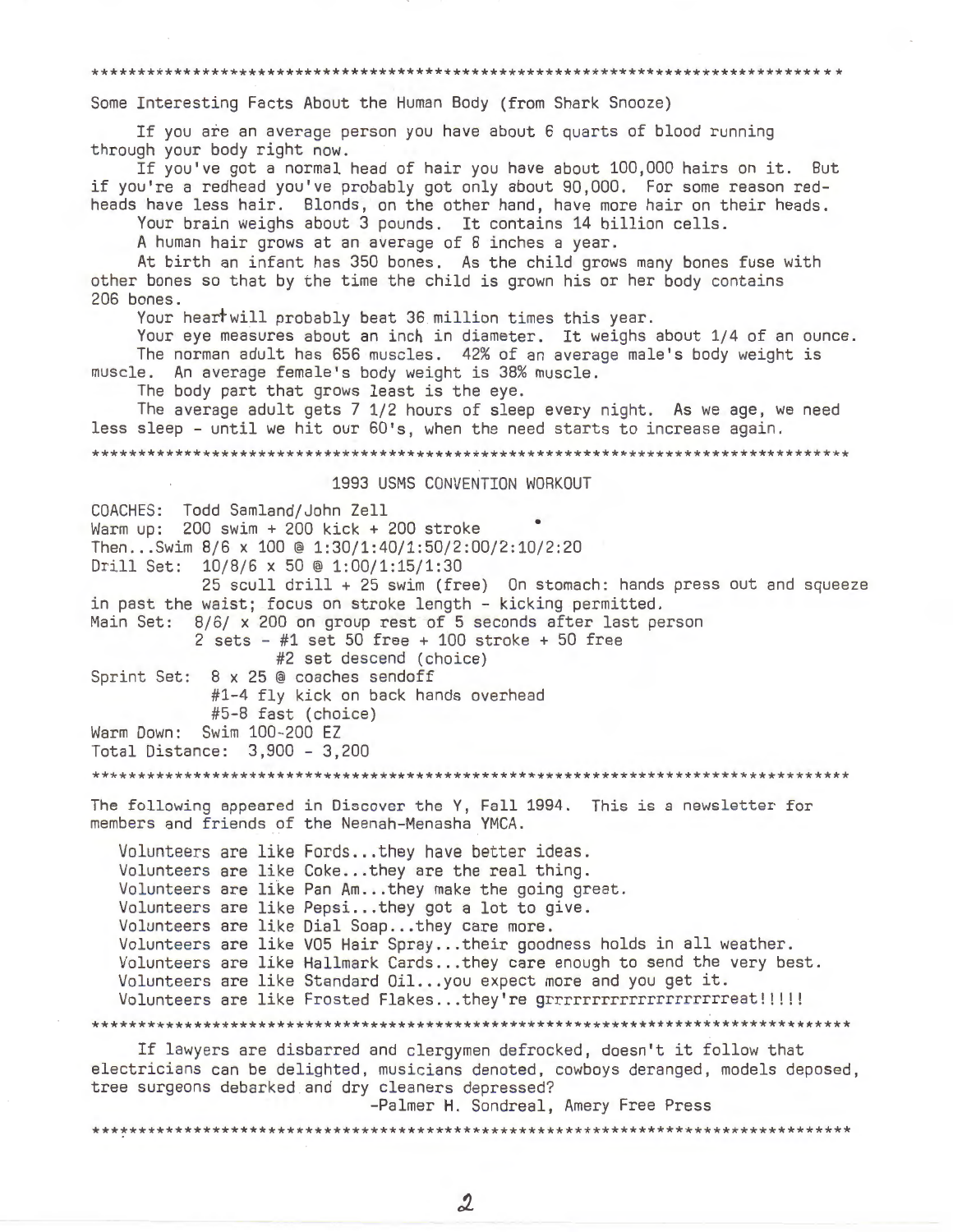\*\*\*\*\*\*\*\*\*\*\*\*\*\*\*\*\*\*\*\*\*\*\*\*\*\*\*\*\*\*\*\*\*\*\*\*\*\*\*\*\*\*\*\*\*\*\*\*\*\*\*\*\*\*\*\*\*\*\*\*\*\*\*\*\*\*\*\*\*\*\*\*\*\*\*\*\*\*

There's no need for a farmer to retire and move to the city. If he stays put,<br>the city will come to him. -Farmer's Digest, Brookfeld -Farmer's Digest, Brookfeld

#### \*\*\*\*\*\*\*\*\*\*\*\*\*\*\*\*\*\*\*\*\*\*\*\*\*\*\*\*\*\*\*\*\*\*\*\*\*\*\*\*\*\*\*\*\*\*\*\*\*\*\*\*\*\*\*\*\*\*\*\*\*\*\*\*\*\*\*\*\*\*\*\*\*\*\*\*\*\*\*\*\*\*

CONGRATULATIONS to the 6 WMAC swimmers who participated in the 1995 USMS One Hour Postal Swim National Championships! Individually Tracy Thompson, 28, placed 38th with 3365 yards, Elizabeth John, 84, 5th with 1545 yards, James Rooney, 43, 31st with 4250 yards, Morgan Byers, 67, 5th with 3805 yards, Perry Rockwell, 70, 6th with 3320 yards, and Herb Howe, 82, 1st with 2885 yards. Elizabeth John distinguished herself by being the oldest female competitor in the Championships! Herb had some competition as he just outdistanced the 2nd place finisher in his age group by 10 yards. 935 swimmers covered a total of 3,485,460 yards! Out of 118 teams in the "small club division" our 6 representatives compiled a total of 19,170 miles (3,195 yd average) to place 26th. Congratulations, once again, for representing us so well!

\*\*\*\*\*\*\*\*\*\*\*\*\*\*\*\*\*\*\*\*\*\*\*\*\*\*\*\*\*\*\*\*\*\*\*\*\*\*\*\*\*\*\*\*\*\*\*\*\*\*\*\*\*\*\*\*\*\*\*\*\*\*\*\*\*\*\*\*\*\*\*\*\*\*\*\*\*\*\*\*\*\*

In the January newsletter I reprinted, with Terry Laughlin's permission, some detailed "theory" on swimming more efficiently. The following is the second half of his correspondence. This deals with the drills you can use to make the theory a reality.

Skill drills are the best and easiest way to teach your body new swim skills. These stroke skills are so subtle and complex that they're nearly impossible to learn without coaching. The drills break down the whole stroke into bite-size pieces that nearly anyone can master on their own with practice. The drills I've selected here will improve all six skills outlined above (last newsletter).

#### CATCHUP STROKE

Flutter **kick** (a small **kick,** little splash) with both arms extended in front, one hand covering the other and elbows squeezed together. Squeeze your jaw between your shoulders and look toward your wrists, not the bottom of the pool. Lean on your sternum (press the T) as you kick with enough pressure that your hips just reach the surface.

When your body is balanced and stable, stroke and recover one arm, while keeping the other extended. At the completion of each armstroke, cover the extended hand with the stroking hand and pause (kicking steadily and pressing the T) in that position until you feel your body reach a stable, balanced position. Stroke this way: Pull straight under the midline of the body, so that your thumb passes directly under your navel. Press your hand straight through your hips. The hips should roll completely out of the way as your hand passes through. Breathe and roll with each armstroke (to both sides).

Master the following skills while practicing this drill: 1. Keep the body as long and stable as possible at all times. 2. Make sure you roll the hips completely out of the way with each armstroke. Roll fully to your left as you stroke the left hand and fully to your right as you stroke the right. 3. Make sure the head and shoulders do not move until the hand approaches the hip. The hips should initiate your roll; the whole trunk should roll all at once. Use your armstroke (as the hand approaches the hip) as your cue for when to roll. 4. Use a brisk hip turn and move the head and trunk as a unit to create the maximum "surge" on the last half of each armstroke.

## **SLIDE AND GLIDE**

Flutter kick on your left side with the left arm leading, right arm trailing at your side, right hip and shoulder pointing straight up, face out and looking at side wall. Maintain a long clean line from fingertips to toes to avoid water resistance. Maintain balance by pressing your left shoulder and rib cage toward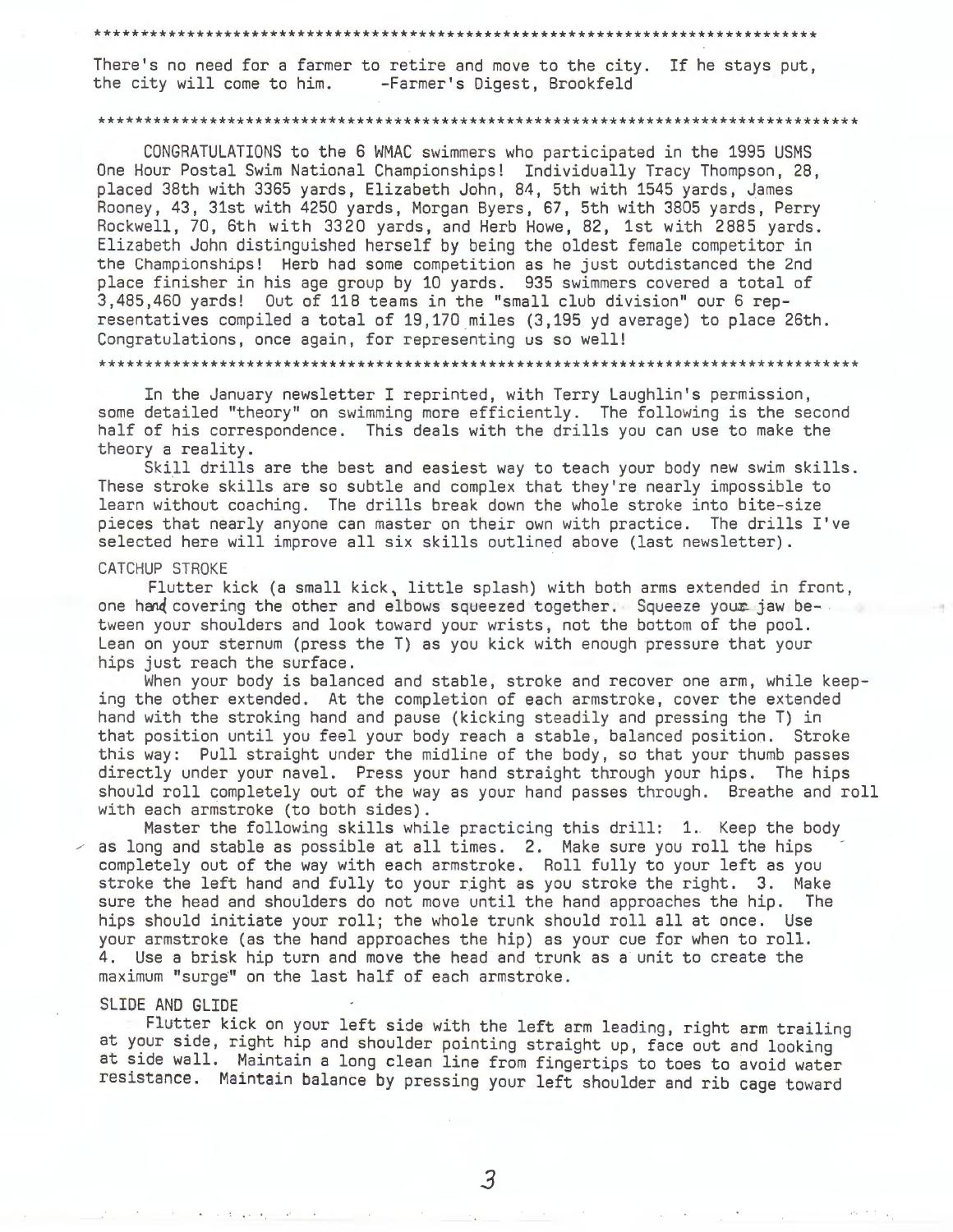Stroke drills continued...

the bottom and pressing your head onto your left shoulder. Keep your kick small. Kick until your body is balanced and stable in that position or for 2 to 3 counts, then recover your right hand and cover your left (extended) hand, pausing until the body is stable and balanced (as it was in the catchup drill above), then stroke with the left (also as in catchup). As you complete the stroke and roll your hips, leave the left hand by your side and balance in the side-lying position (continue kicking with that right kick) for 2-3 counts. On each rotation, pause in each position--left, center, right, center, etc.--for 2-3 counts. Emphasize crisp, smooth, strong hip movement to initiate each rotation. Rotating the body on its axis gives you a longer, more "fishlike" body position.

# SWIM WHOLE STROKE WITH "TWITCHY" HIPS

This drill is pretty simple. Swim 25 yards while pressing the T. Don't breathe on the first 8 to 10 strokes. While swimming with your head still, concentrate all your attention on this: on every single armstroke, as your hand reaches your hips, twitch or snap your hip out of the way. After 8-10 strokes, return to normal breathing the rest of the length, but keep your hips snapping away from your hands the same way. Practice this for 5 to 10 minutes, resting to catch your breath after each lap. With each lap of practice develop a stronger sense of hip rhythm; your whole sense of rhythm should be in your hips, not your arms or legs. Keep this sensation when you go back to "normal" swimming.

HOW TO MAXIMIZE THE BENEFITS OF SKILL DRILLS:

1. If your kick is weak, don't struggle with body position. Instead, use fins (Slim Fins are my favorites; I find they work much better than Zoomers for people with weak kicks and limited ankle flexibility) to increase your sense of control on all drills. Your skills will improve much faster.

2. The objective with all stroke drills is, through practice, to gradually increase the precision and economy of your movements, so your strokes become relaxed and smooth.

3. Practice drills in sets of 25-50 yard repeats, resting 10 to 30 seconds between. Do the drills alone until you can do them well. Then alternate drill lengths with swim lengths, trying to reduce your stroke count.

4. Novice swimmers should spend more time practicing drills (50% or more of all your swim time) than in whole stroke swimming. As your skills improve, gradually increase the amount of swimming you do. Even advanced swimmers should do at least 10% to 20% of their yardage in drills.

\*\*\*\*\*\*\*\*\*\*\*\*\*\*\*\*\*\*\*\*\*\*\*\*\*\*\*\*\*\*\*\*\*\*\*\*\*\*\*\*\*\*\*\*\*\*\*\*\*\*\*\*\*\*\*\*\*\*\*\*\*\*\*\*\*\*\*\*\*\*\*\*\*\*\*\*\*\*\*\*\*\*

### TIPS TO AVOID DRY **SKIN**

# From Shark Snooze

Slipping into a nice, hot tub may seem like a great idea on a very cold day. But don't do it if you tend to have dry, itchy skin at this time of year. According to dermatologist Charles Zugerman, these directives will help to protect your skin:

Bathe just once a day using warm (not hot) water and a superfatted soap.

Apply lather with hands rather than a washcloth.

Clear water will rinse away the soap and slough off dead cells.

Limit your bath or shower to 5 minutes.

Apply a moisturizer after patting (not rubbing) skin dry with a towel. The best time to use a moisturizing cream is right after your bath or shower, when skin is slightly damp.

When laundering clothes, double rinse to remove any soap chemicals. Use a fabric softener in dryer only, not in washer. Do not wear clothing that is too tight and might cause perspiration. Avoid saunas, steam and bubble baths and caffeinated beverages and wines. They will cause itching. Avoid astringents. They are minor irritants.

\*\*\*\*\*\*\*\*\*\*\*\*\*\*\*\*\*\*\*\*\*\*\*\*\*\*\*\*\*\*\*\*\*\*\*\*\*\*\*\*\*\*\*\*\*\*\*\*\*\*\*\*\*\*\*\*\*\*\*\*\*\*\*\*\*\*\*\*\*\*\*\*\*\*\*\*\*\*\*\*\*\*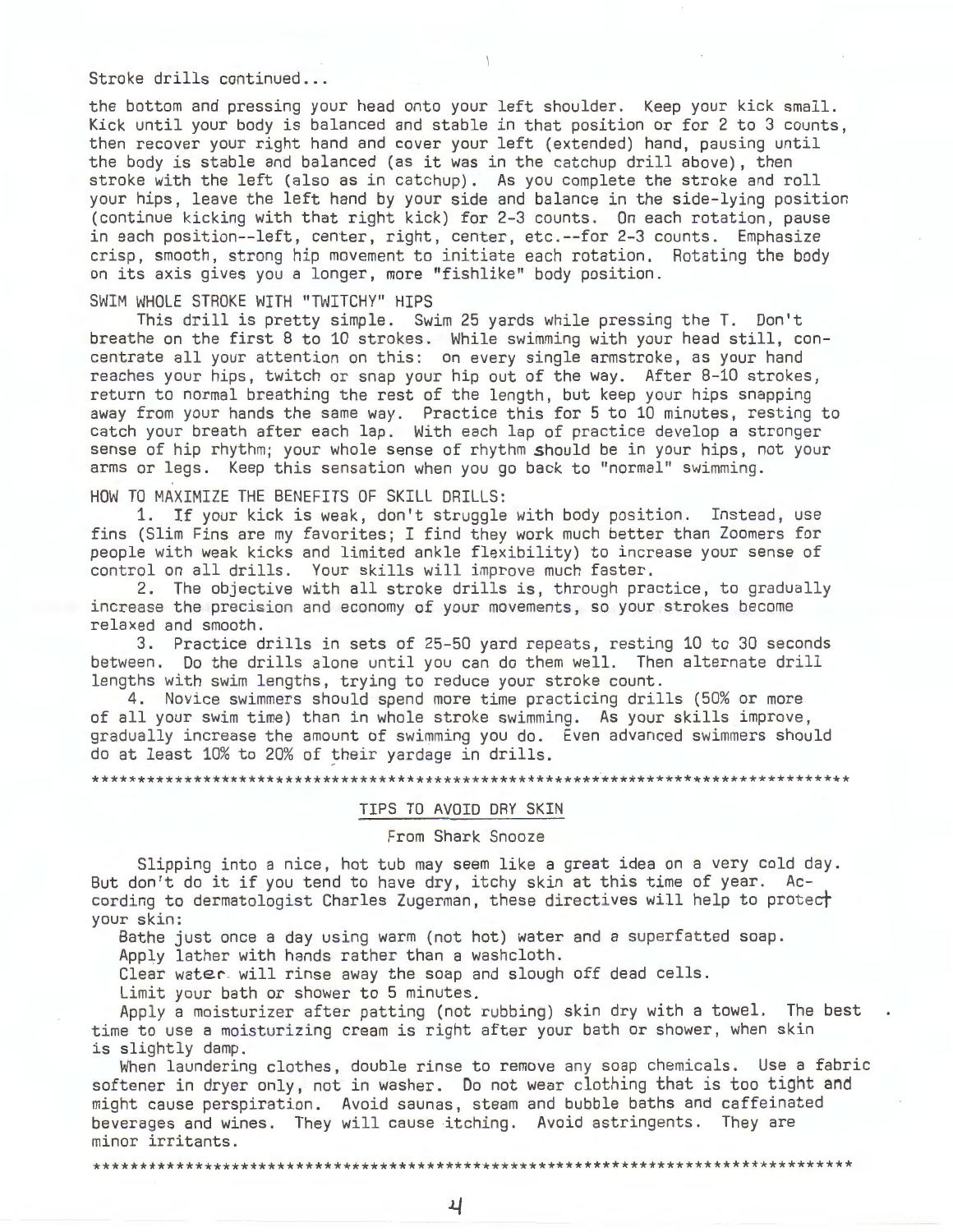# *What is a Century Swim?*

*"Do I have to be JOO years old?"* 

Finally, a program that provides the fitness swimmer with non-competitive recognition for their commitment to a swimming fitness program! The **Century Swim™** is for swimmers of all abilities and interests. It celebrates completion of 100 swims by awarding successful swimmers a distinctive Century **Swim** pin and certificate of completion. United States Masters Swimming has designated the **Century Swim** as an official fitness event for 1995.

# *Ah, but what's a "swim"?*

Let's face it—just making the time to get to the pool is often a feat! A "swim" is defined as one trip to the pool, and it is up to YOU to decide how far or how strenuous a workout is necessary to qualify. The Century Swim is completely noncompetitive-there is no need to see who can cover the most distance or swim

> **.,,A swim meet?/ I'm lucky if** *I* **con get**  to the pool for 20 laps once a week!"

the fastest, and there is no race to the finish line. All participants receive the same awards, and can display them with the same pride.

Century Swimmers will have a speciallydesigned log sheet to record each trip to the pool (maximum one swim per day). The verification can be done by a lifeguard, coach, or friend at the pool, and provides a permanent record of your progress.

Swimmers will have two years from the date they register to complete 100 swims. Once the log sheet is filled, return it to receive your **Century Swim** pin and other goodies! The pin indicates the year of completion, so those who so choose can receive a pin every year they fulfill the requirements.

# *OK, I can do that! How do I join?*

The **Century Swim** is sponsored by the Dunwoody Aquatics Masters Program (DAMP). DAMP is a member of Georgia Masters Swimming and United States Masters Swimming. We are devoted to encouraging swimmers to have fun with their sport and we want to help swimmers learn how to get more benefit from their swimming. DAMP sponsors clinics and seminars for fitness swimmers, coordinates Masters events at the Georgia Games and is involved in organizing swimming events at the Paralympics.

To join in the **Century Swim,** complete the application form on the right and send to:

# DAMP PO Box 88863 Atlanta, GA 30356-8863

with a \$10.00 check or money order payable to DAMP. (\$15.00 for non-US addresses).

**•• QUESTIONS?** Call (404) 698-8020.

*The Century Swim* TM *is a trademark of Dunwoody Aquatic Masters Program. We appreciate the support of the Coral Springs Masters, United States Masters Swimming and The Victor™* 



# *Sign me up for the Century Swim!*

| Name:                                                                                                                                               |
|-----------------------------------------------------------------------------------------------------------------------------------------------------|
|                                                                                                                                                     |
| City:                                                                                                                                               |
|                                                                                                                                                     |
| Country: Note and the Country:                                                                                                                      |
|                                                                                                                                                     |
| How did you hear about the Century Swim?<br>$\Box$ Pool where I swim<br>$\Box$ Friend<br>$\Box$ SWIM Magazine<br>□ Club Newsletter<br>$\Box$ Other: |
| <b>Comments:</b>                                                                                                                                    |

I **OOSWIM!** 

I I I I I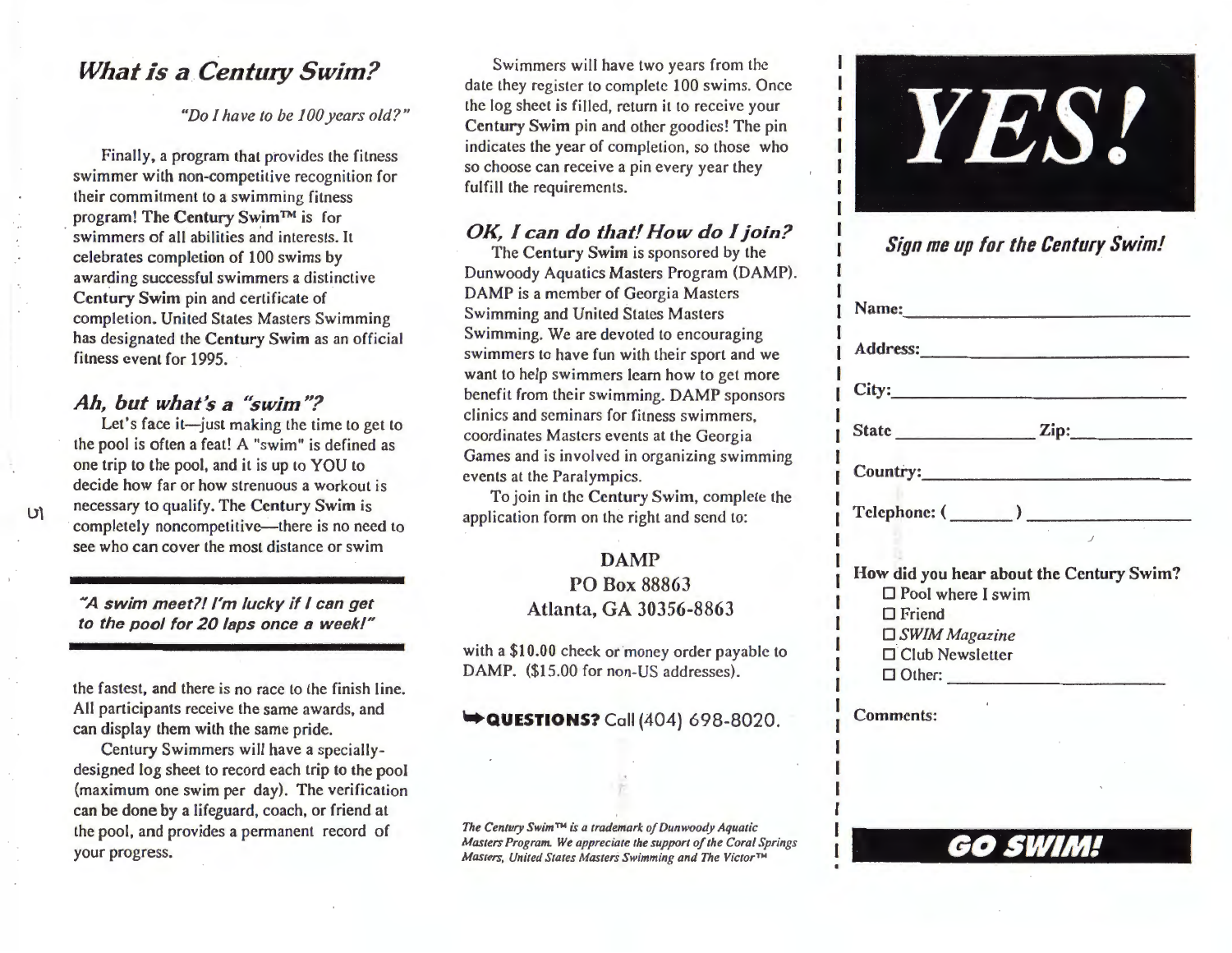#### 

By now you all should have received information concerning the State Meet which is being hosted by the Janesville YMCA at their facility on Aoril 14-15. Jeff Moore and Sean Wendt will be meet directors and need your entries by April 6. This will be the first time in several years that we have had an indoor short course yards State Meet. Hope to see you all there!

# The Illinois State Championship Meet is being held April 21-23. If you want to participate you will have to move quickly as entries are due in by April 3, 1995. You may get meet information from Greg Hamilton, 15W611 Filmore, Elmhurst, IL., 60126, (708) 279-8959. It is my understanding that in previous years there have been free massages provided for the swimmers! That alone would make entering the meet worthwhile!

# 

Some of our newer swimmers - and some of our experienced swimmers who have only a very short time to devote to working out - may find the following workouts beneficial. Each one totals 1800 yards - just a long warmup for some folks - but enough of a workout for others.

200 free  $200$  swim 100 IM reverse order 2 x 100 RI:30 8 x 50 drill/swim 2 of each stroke 100 IM K 4 x 50 swim (:10-15 RI) 3 x 100 IM drills (mix up order  $4 - 3 - 2 - 1 - K$  $4 \times 25$  build  $4 - 3 - 2 - 1 - P$  $2 \times 100$  easy/drill 5 x 75 sprint PLUS 50 easy  $3 \times 50$  sprint 200 K/P  $100$  easy  $100$  easy 200 free 100 free 100 IM reverse order  $3 \times 100$  swim to kick 100 drill 100 sw, 50 sw/50 K, 100 K  $4 \times 50$  drill/swim 6 x 50 free drill catch up, fist, hypoxic  $6 \times (2 \times 25 \text{ good form}, 1 \times 50 \text{ hard})$ 6 x 100 swim  $4 - 3 - 2 - 1$  K odd 100's drill/swim  $5x50P$ 300 K/P alternate 2 x 100 drill  $4 \times 25$  (K, build, easy, hard) cool down cool down \*\*\*\*\*\*\*\*\*\*\*\*\*\*\*\*\*\*\*\*\* Promises are like snowballs - easy to make but hard to keep. -Cousin Cynthia, Oconto County times-Herald, Oconto Falls You can fool some of the people all of the time and all of the people some of the time, but you can make a fool of yourself anytime. -Bill Smith, Elroy Keystone Tribune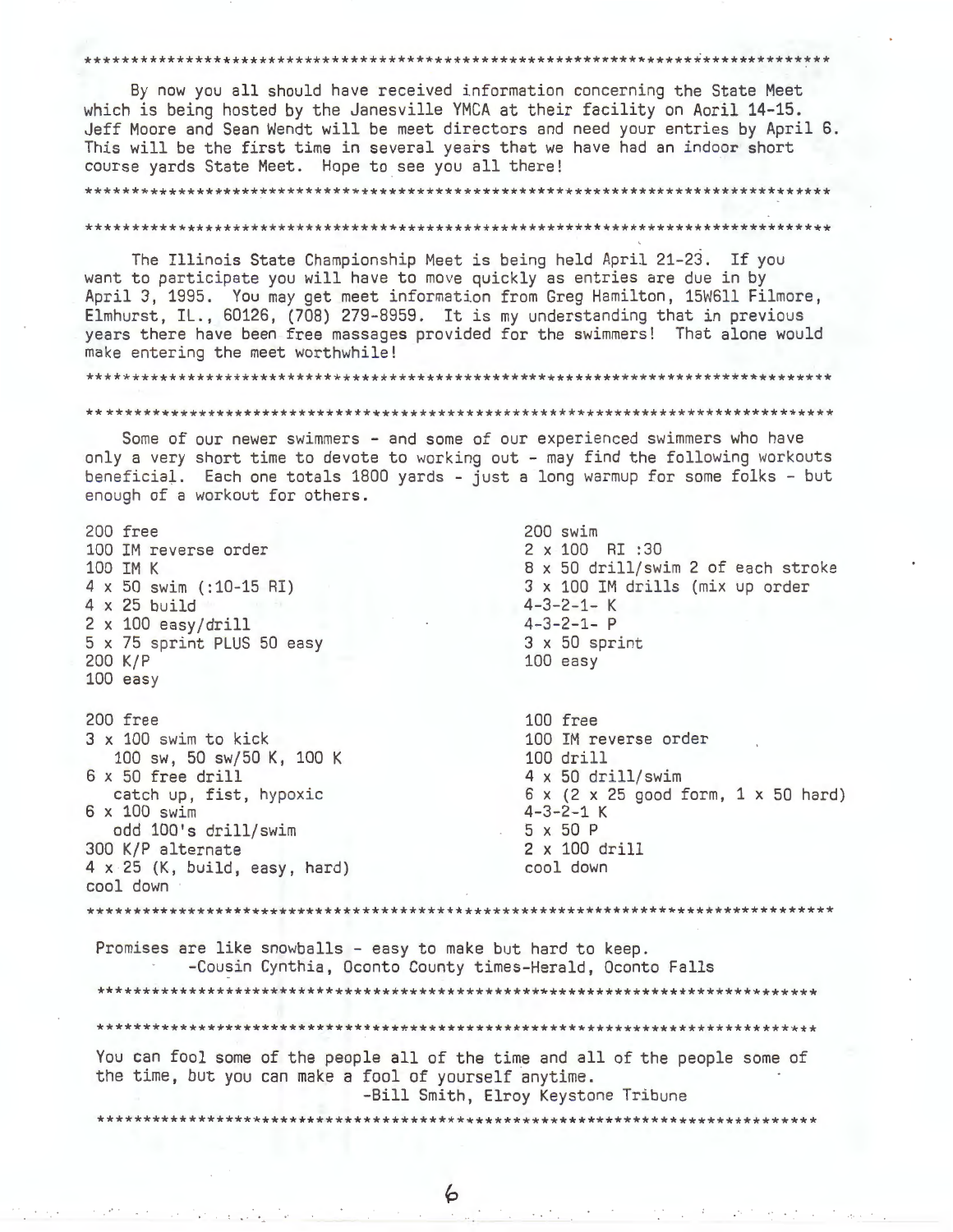# Weighing the Options Shark Snooze

Some ways to lose pounds in 1995.

It happens every January - you start cutting calories and fat, only to drift back into old habits within a few weeks. Not this time. In corporate a few strategies into your routine each week.

Body Basics: Get real with your goals by aiming for a loss of one pound per week. Don't shortchange your sleep. Fatigue can lead to overeating. Keep your metabolism revved by eating every three to four hours. Don't skip meals. Research suggests that people who do have higher body-fat levels. Dine at about the same time every day. Eat enough to satisfy. Make a beeline for breakfast those who eat it tend to consume less fat and snack less than breakfast skippers. Eat slowly. Fill your plate with extra bread or other carbohydrates - and keep fat the smallest component of all meals . When you have over done it, don't compensate by starving the next day - you may binge later on. Have a healthy breakfast and lunch, and go light on dinner. Tempted by a high-fat treat? Take a bite and rate it on a scale of one to ten. Anything less than 10 isn't worth it. At parties, survey the buffet and decide on 2 or 3 items, maximum.

Always eat before you do your marketing. Shop the outside aisles of the supermarket, where you'll find produce, breads and low-fat dairy, first. The middle aisles are packed with fattening snacks. Always read the ingredients list. "Low fat" labels can be misleading. Buy fresh. The more: fodd is processed, the less nutritious it is. Don't overdo fat and sugar substitutes. Find the time to fit Fitness into your busy life.

\*\*\*\*\*\*\*\*\*\*\*\*\*\*\*\*\*\*\*\*\*\*\*\*\*\*\*\*\*\*\*\*\*\*\* \*\*\*\*\*\*\*\*\*\*\*\*\*\*\*\*\*\*\*\*\*\*\*\*\*\*\*\*\*\*\*\*\*\*\*\*\*\*\*\*\*\*\*\*\*\*

\*\* \*\*\*\*\* \*\*\*\*\*\*\*\*\*\*\*\*\*\*\*\*\*\*\*\*\*\*\*\*\*\*\*\*\*\*\*\*\*\*\*\*\*\*\*\*\*\*\*\*\*\*\*\*\*\*\*\*\*\*\*\*\*\*\*\*\*\*\*\*\*\*\*\*\*\*\*\*\*\*

# REQUEST FORM

|                      |                                |  |            | RELAY ALL-AMERICAN PATCH AND CERTIFICATE |       |                                                                                     |        |  |
|----------------------|--------------------------------|--|------------|------------------------------------------|-------|-------------------------------------------------------------------------------------|--------|--|
|                      | Relay Event: Circle one        |  | <b>MNE</b> | <b>WOMEN</b>                             | MIXED | FREE                                                                                | MEDLEY |  |
|                      | Relay Distance: 200            |  | 400        | 800                                      |       |                                                                                     |        |  |
|                      | Course: Circle one scy         |  |            | scm 1cm Year of swim                     |       |                                                                                     |        |  |
|                      |                                |  |            |                                          |       | Relay member(s) requesting All-American patch and certificate: (\$5.00 each member) |        |  |
| 1.<br>2.<br>3.<br>4. |                                |  |            |                                          |       | Mail Payment to:<br>U.S.M.S.<br>2 Peter Ave                                         |        |  |
|                      |                                |  |            |                                          |       | Rutland, MA 02543                                                                   |        |  |
|                      | Send patch and certificate to: |  |            |                                          |       | Make Checks payable to:                                                             |        |  |

Addr\_e\_s\_s Name \_\_\_\_\_\_\_\_\_\_\_\_\_ \_ United States Masters Swimming

**STATE** 

### \*\*\*\*\*\*\*\*\*\*\*\*\*\*\*\*\*\*\*\*\*\*\*\*\*\*\*\*\*\*\*\*\*\*\*\*\*\*\*\*\*\*\*\*\*\*\*\*\*\*\*\*\*\*\*\*\*\*\*\*\*\*\*\*\*\*\*\*\*\*\*\*\*\*\*\*\*\*\*\*\*

Lots of teams have had to change their names, but I hope we can keep<br>Chan Harris, Door County Advocate, Sturgeon Barchiner -Chan Harris, Door County Advocate, Sturgeon Bay \*\*\*\*\*\*\*\*\*\*\*\*\*\*\*\*\*\*\*\*\*\*\*\*\*\*\*\*\*\*\*\*\*\*\*\*\*\*\*\*\*\*\*\*\*\*\*\*\*\*\*\*\*\*\*\*\*\*\*\*\*\*\*\*\*\*\*\*\*\*\*\*\*\*\*\*\*\*\*\*\*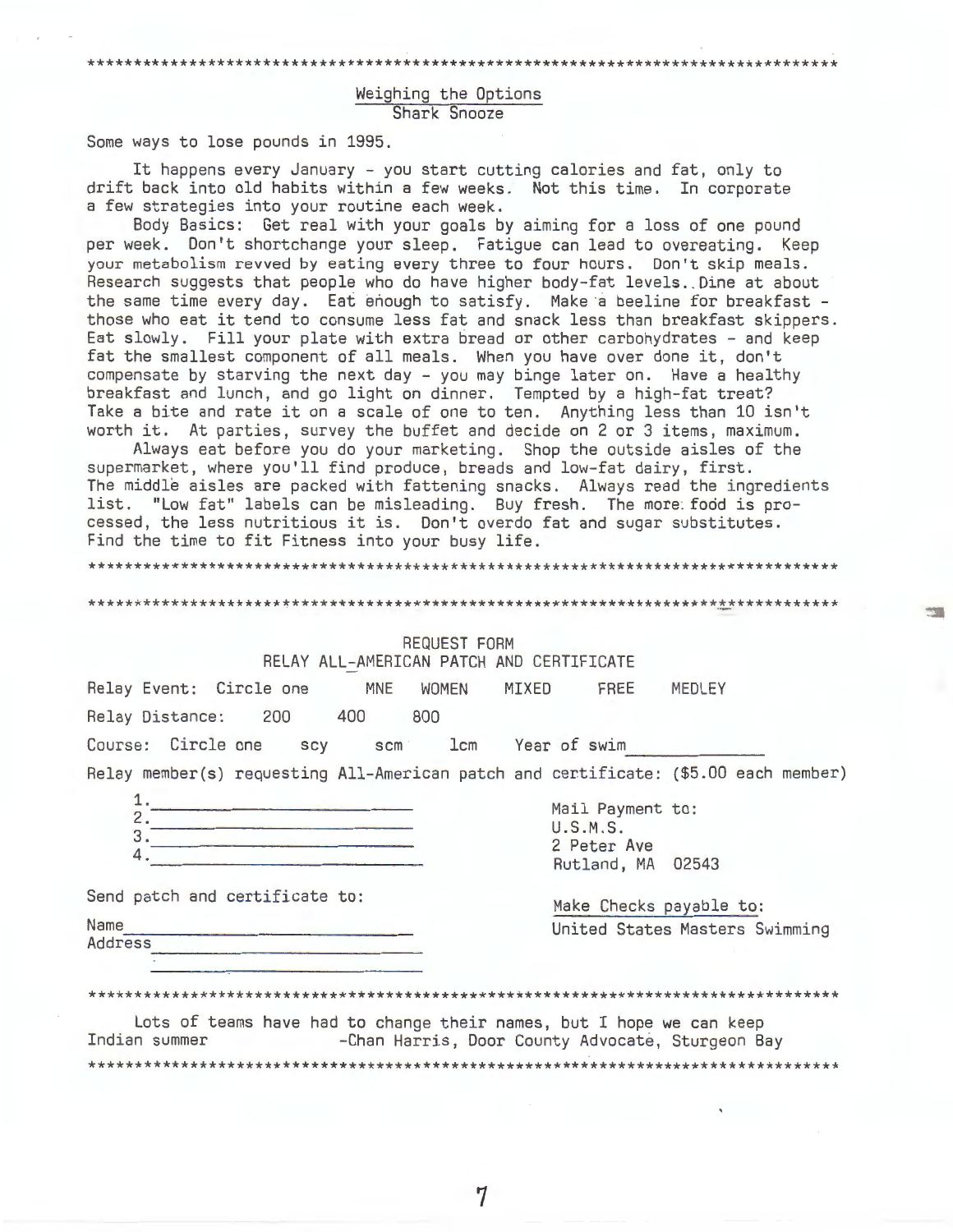# \*\*\*\*\*\*\*\*\*\*\*\*\*\*\*\*\*\*\*\*\*\*\*\*\*\*\*\*\*\*\*\*\*\*\*\*\*\*\*\*\*\*\*\*\*\*\*\*\*\*\*\*\*\*\*\*\*\*\*\*\*\*\*\*\*\*\*\*\*\*\*\*\*\*\*\*\*\*\*\*\*

The Wall Street Journal recently featured an article on Masters Swimming entitled "Aging, Aching Joints Get Into the Swim - Goodbye to Tennis, Hello to Swimming!". It was written by Lisa Miller, Staff Reporter of The Wall Street Journal.

Ms Miller begins by stating that there are two things in existence that nobody thinks are bad for you - swimming and yogurt. Indeed, after years of pounding their joints playing tennis, jogging or doing aerobics, many people have discovered, or rediscovered, swimming - the only exercise guaranteed not to hurt! (So why did we see Morgan Byers with his arm in a sling at the March 11 meet???). Anyway, in the past decade, the number of people who jog has stayed flat, tennis is falling off the face of the world, and the number of people aged 45-59 who swim regularly has neatly doubled to 8%.

It is noted that one of the biggest obstacles to taking up swimming is not knowing how to swim. If you can't swim properly you can't sustain a pace long enough to have a real effect on your body. In addition, many adults swim inefficiently simply because their technique is outdated. In the "old" days people swam with their arms moving like windmill blades through the water and their legs kicking furiously. Now swim coaches agree that the best arm stroke is done with a bent elbow, the best kick is a light flutter, and the real power comes from body rotation.

The main obstacles to taking up swimming center around finding a facility and enough time. Women who try to squeeze in a noon hour workout find it takes too long to dry their hair and reapply their makeup. In large cities just getting to the pool can be a major inconvenience and once there crowded conditions and contending with other swimmers who violate pool ettiquette can add to your stress level instead of allowing the swim to relieve your stress level. And relief of stress and a feeling or sense of well-being are the top two reasons Masters give for swimming.

One way to ensure proper stroke technique and a positive pool experience is to get intensive coaching by joining a masters swim team. Indeed, membership in Masters swimming - a national organization of amateur swim teams for adults, with early morning workouts and competitive meets - had been flat for six or seven years, but now is rising according to Dorothy Donnelly, our organization's executive secretary.

Many swimmers get a psychological lift from swimming - some even report a relaxed, Zen-like "high" without aches or twinges. It can be called renewal, rejuvenation, quiet time or even meditation. Some people who take to the pool initially for cardiovascular health now find themselves addicted to the mental boost.

But there are those who just can't seem to make the switch from land to water. They find chasing a line on the bottom of the pool boring. Unlike jogging the route never changes - nor does the weather. Others find the space too confining. But even these people could benefit from water workouts by simply going to the shallow end of the pool and running. Membership in water aerobics, water step, water jogging and deep water running classes is on the rise.

\*\*\*\*\*\*\*\*\*\*\*\*\*\*\*\*\*\*\*\*\*\*\*\*\*\*\*\*\*\*\*\*\*\*\*~\*\*\*\*\*\*\*\*\*\*\*\*\*\*\*\*\*\*\*\*\*\*\*\*\*\*\*\*\*\*\*\*\*\*\*\*\*\*\*\*\*\*\*\*\*

A second thought for the day: Friendship should not be thought of as something we get; it is something we give.

-Earl A. Mathes, Keil Tri-County Record

\*\*\*\*\*\*\*\*\*\*\*\*\*\*\*\*\*\*\*\*\*\*\*\*\*\*\*\*\*\*\*\*\*\*\*\*\*\*\*\*\*\*\*\*\*\*\*\*\*\*\*\*\*\*\*\*\*\*\*\*\*\*\*\*\*\*\*\*\*\*\*\*\*\*\*\*\*\*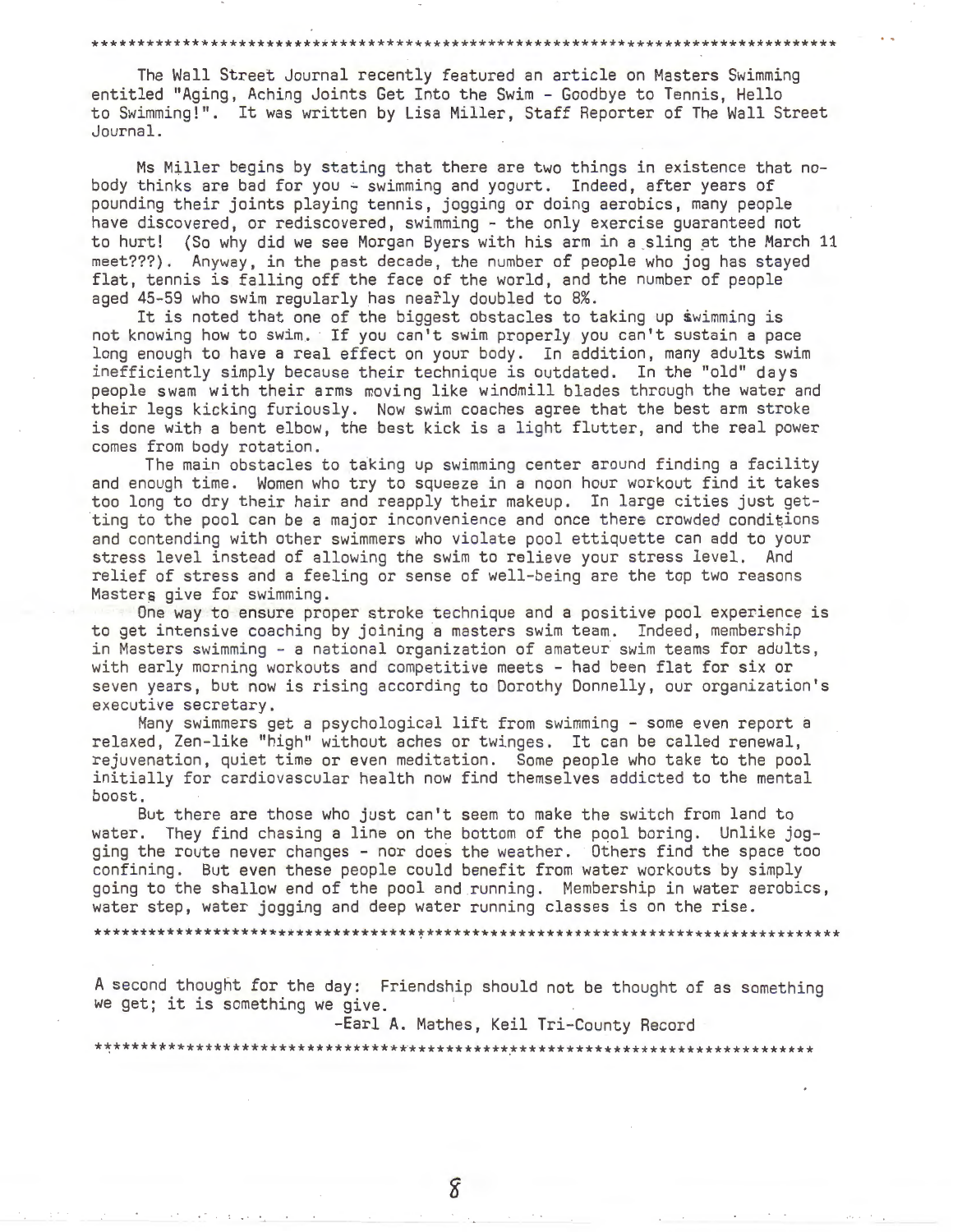# \*\*\*\*\*\*\*\*\*\*\*\*\*\*\*\*\*\*\*\*\*\*\*\*\*\*\*\*\*\*\*\*\*\*\*\*\*\*\*\*\*\*\*\*\*\*\*\*\*\*\*\*\*\*\*\*\*\*\*\*\*\*\*\*\*\*\*\*\*\*\*\*\*\*\*\*\*\*

#### Big Lunch, Light Snack - May Curb Heart Disease (From Shark Snooze)

Eating your main meal of the day at lunchtime and snacking only once later in the day may reduce your risk of heart disease, a study that compared American and French eating habits reported. The French continue to work for more than five hours after their largest intake of calories, and that probably results in direct benefits to cholesterol levels. Americans get most of their calories at suppertime, watch TV and go to bed. While their main intake of calories is being metabolized, they are sitting on their rear ends.

The new study is one of a series of investigations into the "French Paradox": despite a diet that is higher in fat than the typical American diet, the French have a much lower rate of heart disease. The French eat 3 meals a day: a small breakfast, a large lunch, and a small dinner. They consume 56% of their calories before 2 PM, compared with 38% before 2 PM for the Americans. The French eat an average of 1.1 snacks per day, which contains 8% of their total daily calories, while Americans chomp on 2.9 snacks that contain 22% of \_ their calories.

Being active after the main meal may decrease the stickiness of blood cells that can clump and form a clot, leading to a heart attack. Eating the main meal of the day at lunchtime could be a factor in reducing the risk of heart disease, but more studies are needed to confirm the theory. Being active after a meal should have a favorable impact because less of the calories are stored as fat. In someone who is sedentary, when the muscles are not calling for calories to burn, they are stored as fat.

Scientists may have found another clue to the French paradox. California researchers announced last month that non-alcoholic components in red wine called phenolic substances may stop cholesterol from clogging arteries. Red or white wine also may lower the risk of heart disease by raising levels of the "good" HDL cholesterol.

The French consume more than 10 times as much wine as Americans, and they drink it at mealtimes, when it appears to have the most beneficial effect on cholesterol. The French have less than half the rate of death from heart disease<br>From: Medical Tribune Service From: Medical Tribune Service

\*\*\*\*\*\*\*\*\*\*\*\*\*\*\*\*\*\*\*\*\*\*\*\*\*\*\*\*\*\*\*\*\*\*\*\*\*\*\*\*\*\*\*\*\*\*\*\*\*\*\*\*\*\*\*\*\*\*\*\*\*\*\*\*\*\*\*\*\*\*\*\*\*\*\*\*\*\*

# The following is from Shark Snooze:

?????????????????????????????????????????????????????????????????????????????????? ....................... . ....................

Are you an active member Do you ever voluntarily The kind that would be missed?<br>
Or are you just content<br>
Or leave the work to just That your name is on the list?<br>Do you attend the meeting Do you attend the meeting come out to meetings often<br>And mingle with the flock? And help with hand and hea Or do you stay at home Don't be just a member Do you take an active part<br>To help the work along, Or are you satisfied to be a mean active member<br>The kind that just belongs? Or do you just belong??? \*\*\*\*\*\*\*\*\*\*\*\*\*\*\*\*\*\*\*\*\*\*\*\*\*\*\*\*\*\*\*\*\*\*\*\*\*\*\*\*\*\*\*\*\*\*\*\*\*\*\*\*\*\*\*\*\*\*\*\*\*\*\*\*\*\*\*\*\*\*\*\*\*\*\*\*\*\*\*\*\*\*

Or leave the work to just a few<br>And talk about the clique? And mingle with the flock? And help with hand and heart. But take an active part.<br>Think this over member You know right from wrong. Or do you just belong??????????????

The man leaned on the drugstore counter, lit his cigar and started puffing<br>away. "Please stop that," the pharmacist said. "We don't permit smoking." "My good man," the smoker said, "I just bought this cigar here." "Look at it this way," the druggist replied. "We also sell laxatives."

\*\*\*\*\*\*\*\*\*\*\*\*\*\*\*\*\*\*\*\*\*\*\*\*\*\*\*\*\*\*\*\*\*\*\*\*\*\*\*\*\*\*\*\*\*\*\*\*\*\*\*\*\*\*\*\*\*\*\*\*\*\*\*\*\*\*\*\*\*\*\*\*\*\*\*\*\*\*\*\*\*\*